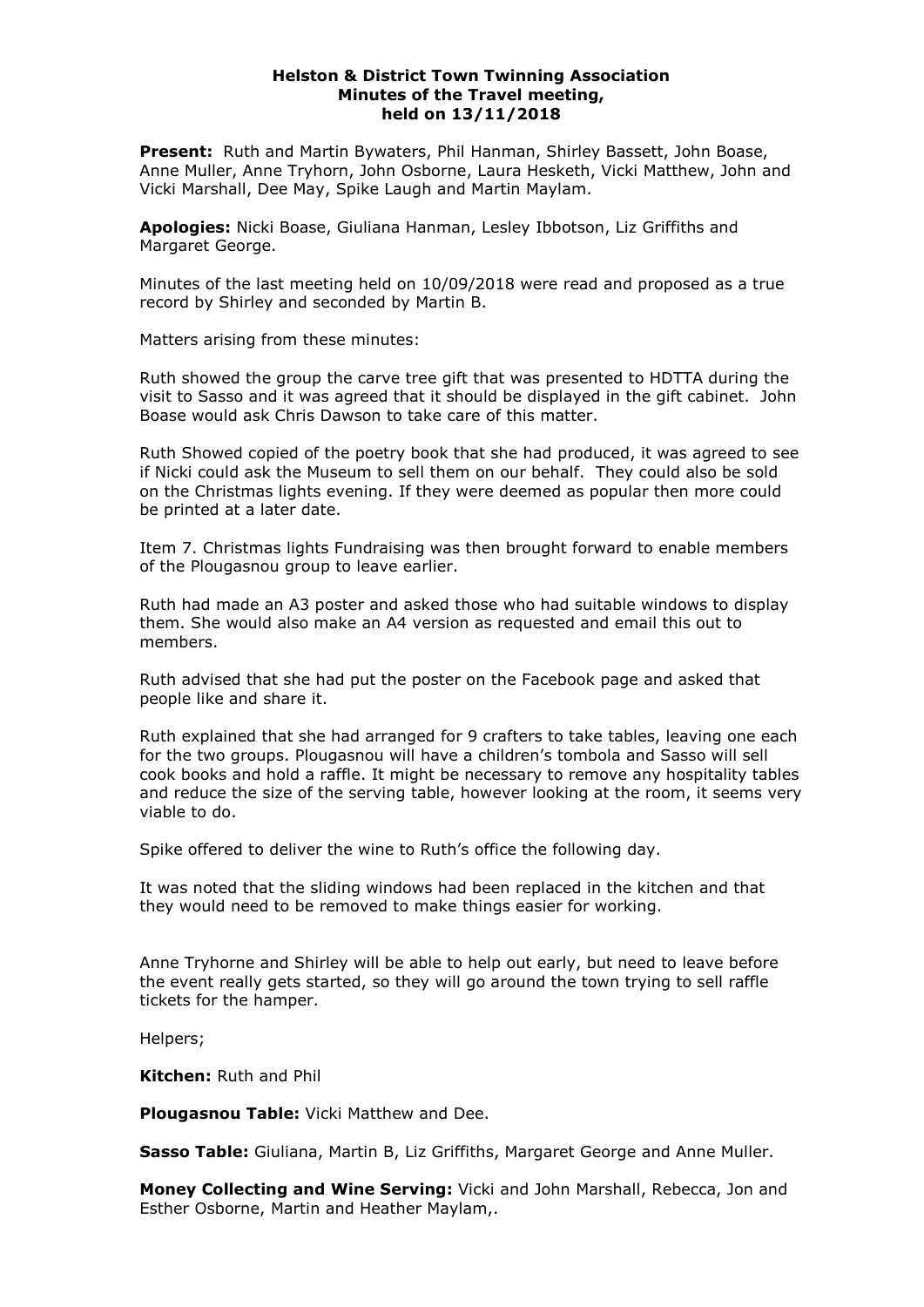# **The list of who will bring what is as follows:**

# **Ruth**

Urn Sasso/Mulled wine banner Wine Floats for Sasso group and wine **Squash** Tea, coffee, milk, sugar. O juice, spices etc for mulled wine Poly cups **Tongs** Bin bags…. Scissors tape etc. **Napkins** Cook books Hamper Thermos x 2

Will ask Nigel for his big pot

## **Phil**

Italian flag and Bretton flag Thermos x 1

### **Vicki Matthew**

Float for Plougasnou group T towels Thermos x 3 Table cloths

# **Vicki and John Marshall**

Washing up kit Bleach T towels Thermos x 1

Other offers for thermos flasks…Jon, Martin M, Rebecca

The bottle raffle was then drawn and won by Phil concluding the first part of the meeting. Plougasnou members were invited to leave if they wished to.

The minutes of a meeting held in Sasso on 7 October were then read out and matters arising from those minutes were as follows.

Ruth was not comfortable with student exchanges in their present format and suggested these be carried out though likeminded groups, with their own supervision. It was thought that the youth band ……who entertained us in sasso might be interested in exchanging with The Helston Jazz Orchestra. Martin had spoken to Johny Austin, but was informed that he actually needs to talk to Clive King. It was also suggested to ask the Rotary Club to contact the interact and Rotaract groups. Phil suggested that we give them all a presentation on twinning. The second band was also of interest to the group and it was suggested that they may like to perform at Helstonbury. Ruth would try and find their details from Adriano.